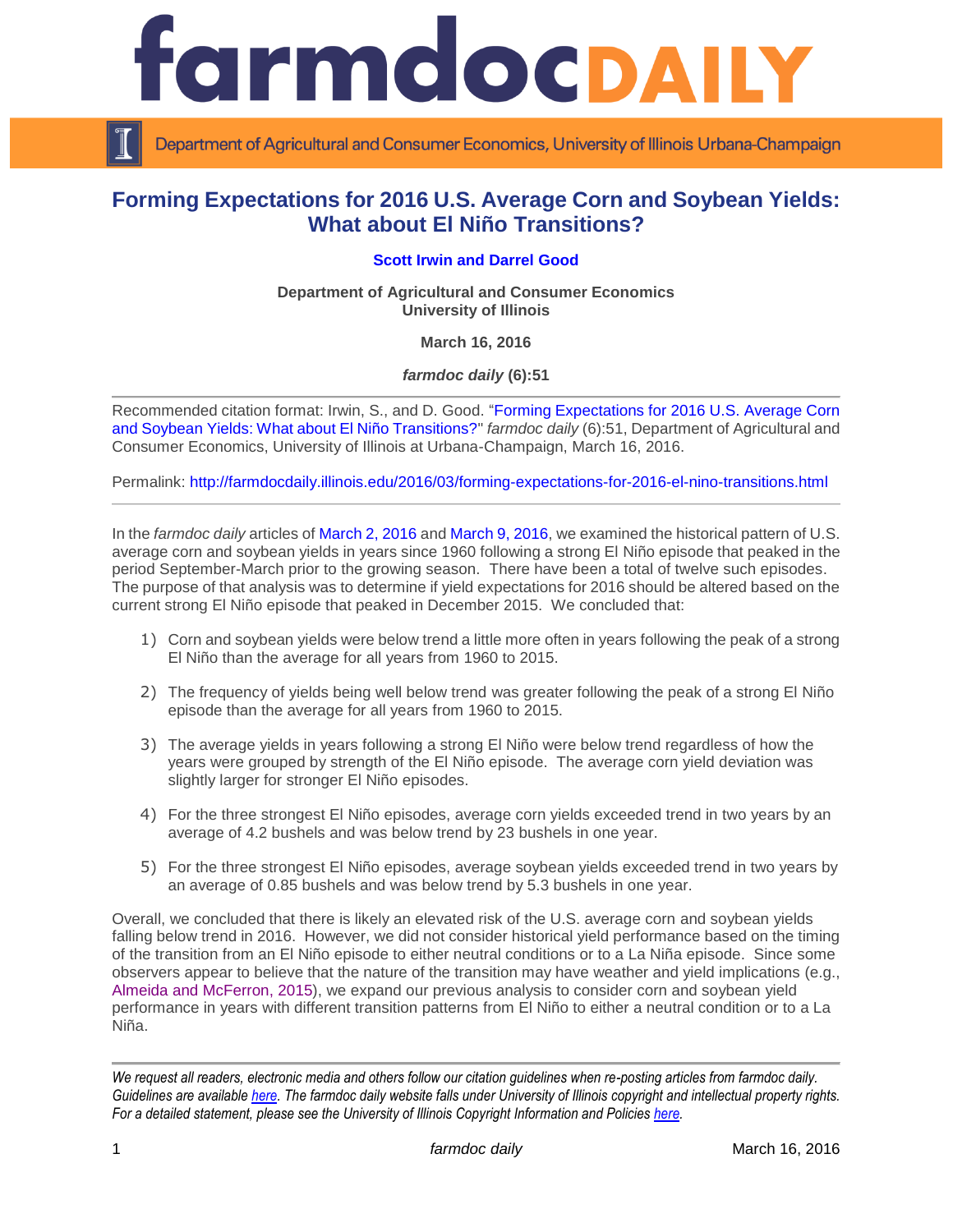#### **Analysis**

We begin by briefly reviewing what constitutes an El Niño episode. In our previous articles (*farmdoc daily*, [March 2, 2016;](http://farmdocdaily.illinois.edu/2016/03/expectations-for-2016-us-average-corn-yield.html) [March 9, 2016\)](http://farmdocdaily.illinois.edu/2016/03/expectations-for-2016-us-average-soybean-yield.html), we focused on definitions that center on sea surface temperatures in the eastern and central Pacific Ocean area. The most popular definition, then, is for El Niño episodes to occur when the Oceanic Niño Index (ONI-three month centered running mean) in that central and eastern Pacific region (Niño 3.4 region) reaches 0.5 degrees Celsius above average. The strength of the El Niño is measured by the magnitude of the deviation in the three-month mean temperature from the average temperature, where average temperature is based on centered 30-year base periods updated every five years. La Niña episodes occur when the Oceanic Niño Index in Niño 3.4 region is 0.5 degrees Celsius below average, and neutral conditions occur when the Oceanic Niño Index is less than 0.5 degrees Celsius above average or greater than 0.5 degrees below average. An accessible discussion of the definitions can be found in [L'Heureux \(2014\).](https://www.climate.gov/news-features/blogs/enso/what-el-ni%C3%B1o%E2%80%93southern-oscillation-enso-nutshell) Figure 1 shows the [official ONI data](http://www.cpc.ncep.noaa.gov/products/analysis_monitoring/ensostuff/ensoyears.shtml) from January 1960 through January 2016. The current El Niño episode is considered one of the strongest episodes since 1960, with the three-month mean temperature exceeding the average temperature by 2.2 degrees Celsius in the three months ending February 2016. Figure 1 also identifies the twelve previous strong El Niño episodes since 1960 that were included in our previous analysis.



The data in Figure 1 indicate there is a regular cyclic pattern to all strong El Niño episodes and they all eventually transition to either neutral or La Niña conditions. The timing and pattern of those transitions, however, has been highly variable. Figure 2 provides further perspective about the variability of that transition. For the previous twelve El Niño episodes, Figure 2 shows the range and average Oceanic Niño Index (ONI) in the months preceding the peak of the El Niño episode and in the months following that peak (the transition period). While there is indeed a highly regular cyclic pattern to El Niño episodes, there has also been a large temperature range in each month preceding and each month following the peak of the episodes. That is, the timing of the transition and the nature of the transition (neutral or La Niña) have varied considerably. Figure 2 also shows the available monthly data on the current El Niño episode. As indicted, the current episode is among the strongest experienced since 1960, with a peak occurring in December 2015, and the January 2016 reading the highest ever for an El Niño episode at this stage.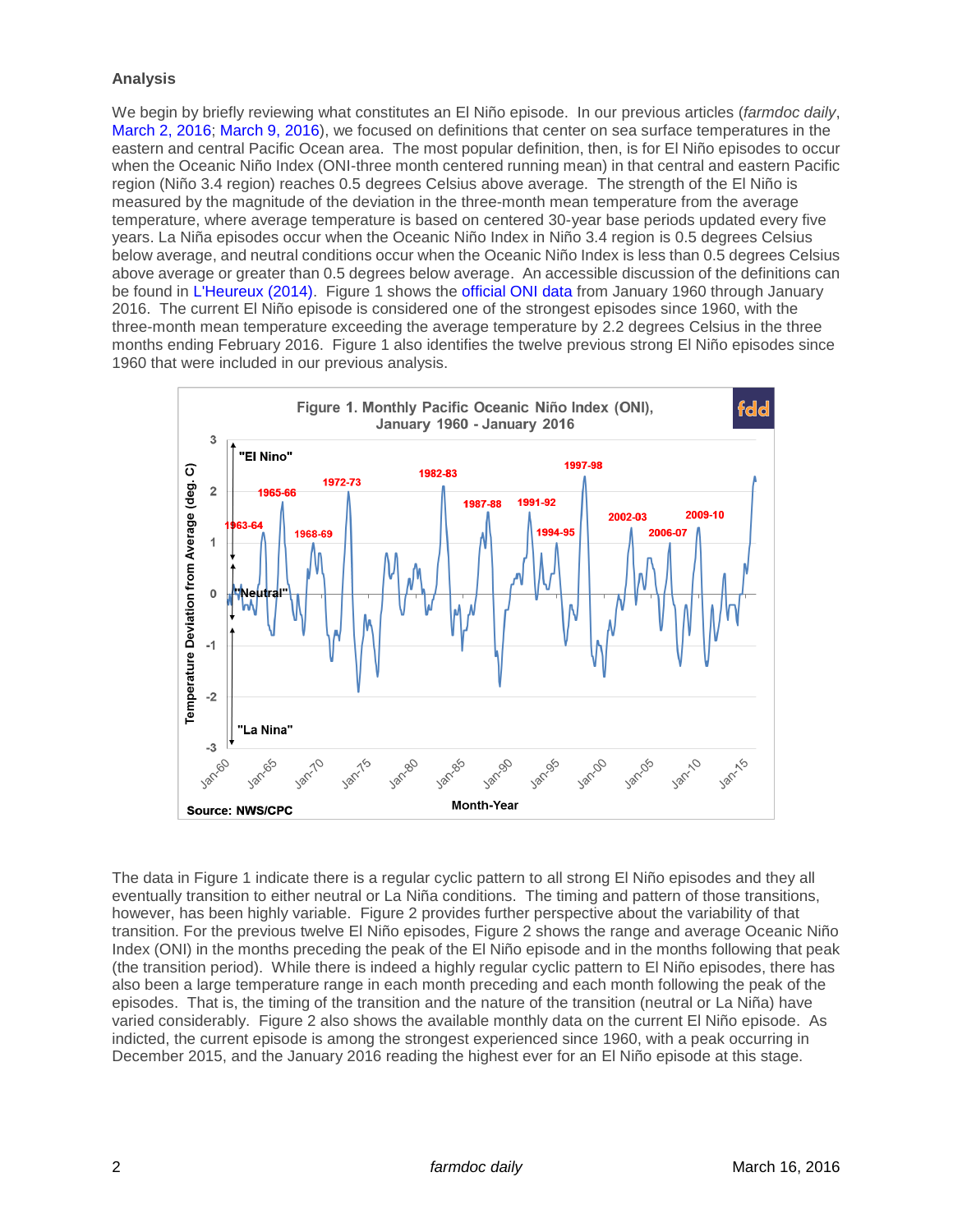

Figure 3 provides a more detailed look at the current El Niño episode based on [weekly temperature](http://www.bom.gov.au/climate/enso/nino_3.4.txt)  [observations.](http://www.bom.gov.au/climate/enso/nino_3.4.txt) This more up-to-date data indicates the current episode is fading, consistent with the historical cyclical pattern, but, nonetheless, remained in a strong El Niño status into mid-March. If the decline continues at the average weekly rate of the last month, 0.12 degrees Celsius, it would take another 9 weeks (mid-May) to reach neutral conditions and another 17 weeks (mid-July) to reach La Niña conditions. The historical record suggests the actual pattern of decline could be much slower or faster.



To determine if yield expectations are influenced by the nature of the transition of the El Niño episode, we parse the historical observations according to the status of the episode (remaining in El Niño, neutral conditions, or La Niña conditions) for the four months of the summer growing season—June, July, August,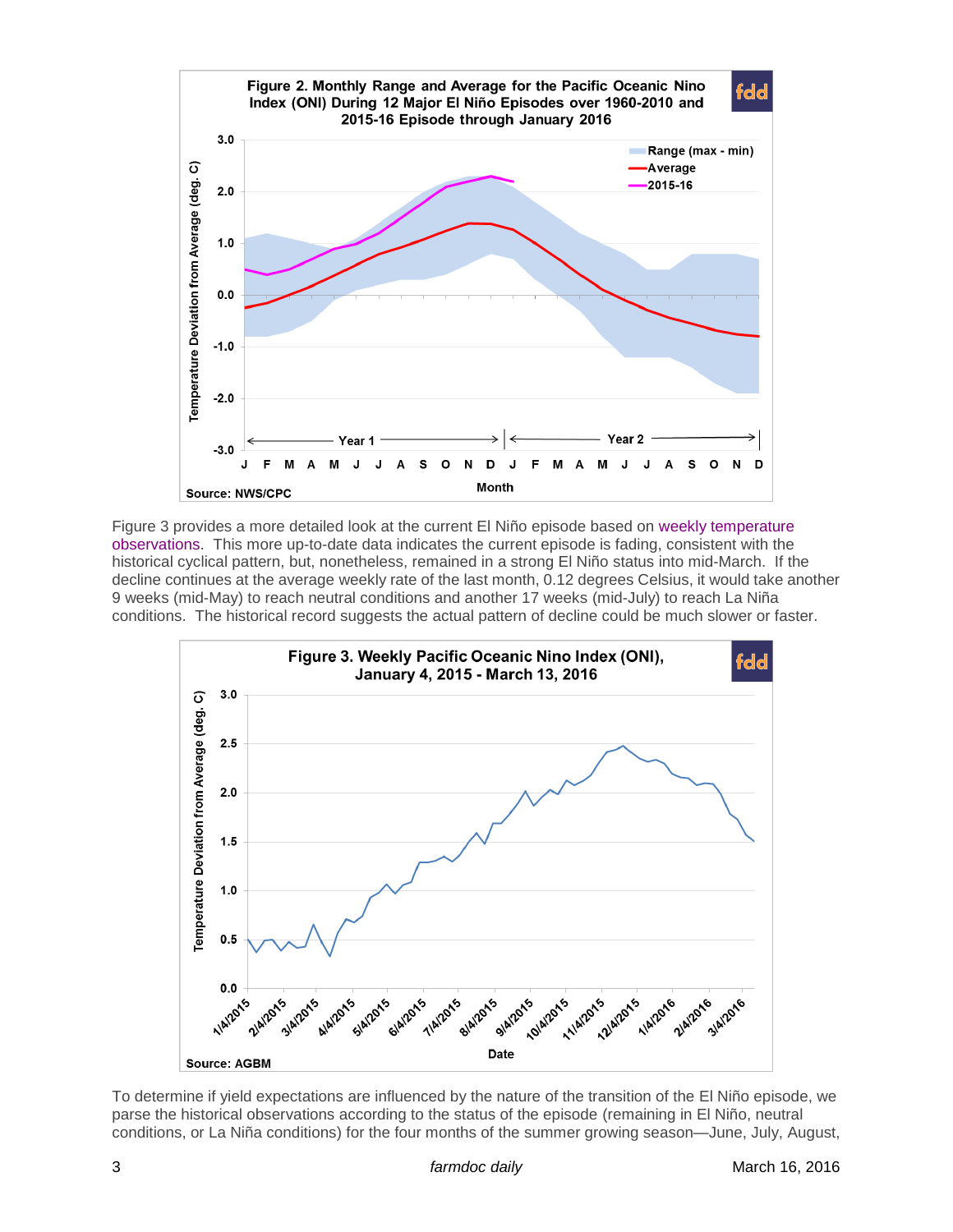and September—in the second year of the episode. Those observations are summarized in Appendix Tables 1 through 4, with each table associated with the status of the episode by June, July, August, and September in the second year of the pair of years for each of the strong El Niño episodes. For each of those ending months, the data in the tables include: the twelve years of the El Niño episodes divided according to ending status, the strength of the El Niño (peak temperature anomaly), the month of the peak anomaly, the magnitude of the anomaly in the ending month, the crop year, and both the corn and soybean yield deviation from trend in that crop year. We do not further divide the observations by strength of the El Niño episode, but consider all strong episodes with a peak temperature anomaly of at least 1 degree Celsius, the same as in our previous analysis. Finally, it is important to remember that we start with a total of only twelve observations, so parsing the data as we do by transition status will result in a small number of years in one or more of the transition categories. This suggests treating the resulting estimates of yield performance in each category with some degree of caution.

Not surprisingly, the yield observations paint a bit of a mixed picture of the relationship between the transition status of the El Niño episode and yield performance. Those results are summarized in Table 1. Note that the observations were identical for August and September so results for September are not summarized in Table 1. The following observations can be made based on this summary of results:

- 1) It has been rare for El Niño conditions to exist beyond June. When a major El Niño episode does persist into June, average corn and soybean yields were above trend in two of the three years. Average yield was well above average for both corn and soybeans in the unusual (single year) cases where the El Niño episode persisted into July or August.
- 2) Neutral conditions existed in June and July in half the years (6) after major El Niño episodes and corn and soybean yields were below trend in one-third of those years. Neutral conditions existed in August in a third of the years (4) and corn yields were below trend in only one year, but soybean yields were below trend in half the years by an average of 2.5 bushels.
- 3) La Niña conditions existed in June in one-fourth of the years (3) after major El Niño episodes and both corn and soybean yields were below trend in two of those three years, by an average of 9.9 and 2.4 bushels, respectively. La Niña conditions existed in July in 42 percent of the years (5) and corn yields were below trend in three of those years by an average of 5.5 bushels. Soybean yields were below trend in two of those years by an average of one bushel. La Niña conditions existed in August in 58 percent of the years (7) and corn yields were below trend in four of those years, by an average of 5.3 bushels. Soybean yields were below trend in three of those years by an average of 0.8 bushel.

| Crop/                        |            | By June        |                          |              | By July        |                          | <b>By August</b> |              |                          |
|------------------------------|------------|----------------|--------------------------|--------------|----------------|--------------------------|------------------|--------------|--------------------------|
|                              | Total      |                | # of Years Average Trend | <b>Total</b> |                | # of Years Average Trend | Total            |              | # of Years Average Trend |
|                              |            | <b>Below</b>   | <b>Yield Deviation</b>   |              | <b>Below</b>   | <b>Yield Deviation</b>   |                  | <b>Below</b> | <b>Yield Deviation</b>   |
| <b>Transition</b>            | # of Years | Trend          | (bu./ac.)                | # of Years   | Trend          | (bu./ac.)                | # of Years       | Trend        | (bu./ac.)                |
| Corn:                        |            |                |                          |              |                |                          |                  |              |                          |
| <b>Continued as El Niño</b>  | 3          | 1              | $-1.5$                   | 1            | $\mathbf 0$    | 11.0                     | 1                | $\Omega$     | 7.4                      |
| <b>Transition to Neutral</b> | 6          | $\overline{2}$ | $-0.9$                   | 6            | $\overline{2}$ | $-3.9$                   | 4                |              | $-2.5$                   |
| <b>Transition to La Niña</b> | 3          | $\overline{2}$ | $-9.9$                   | 5            | 3              | $-5.5$                   | $\overline{7}$   | 4            | $-5.3$                   |
| Soybeans:                    |            |                |                          |              |                |                          |                  |              |                          |
| <b>Continued as El Niño</b>  | 3          | 1              | $-0.4$                   | 1            | $\mathbf 0$    | 2.4                      | 1                | $\mathbf 0$  | 1.6                      |
| <b>Transition to Neutral</b> | 6          | $\overline{2}$ | $-0.6$                   | 6            | 3              | $-1.6$                   | 4                | 2            | $-2.0$                   |
| <b>Transition to La Niña</b> | 3          | 2              | $-2.4$                   | 5            | 2              | $-1.0$                   | 7                | 3            | $-0.8$                   |

| Table 1. Major El Niño Episodes During the Preseason Period (September-March), Transition Status by Summer of the Second Year, |
|--------------------------------------------------------------------------------------------------------------------------------|
| and U.S. Trend Yield Deviations for Corn and Soybeans, 1960-2015                                                               |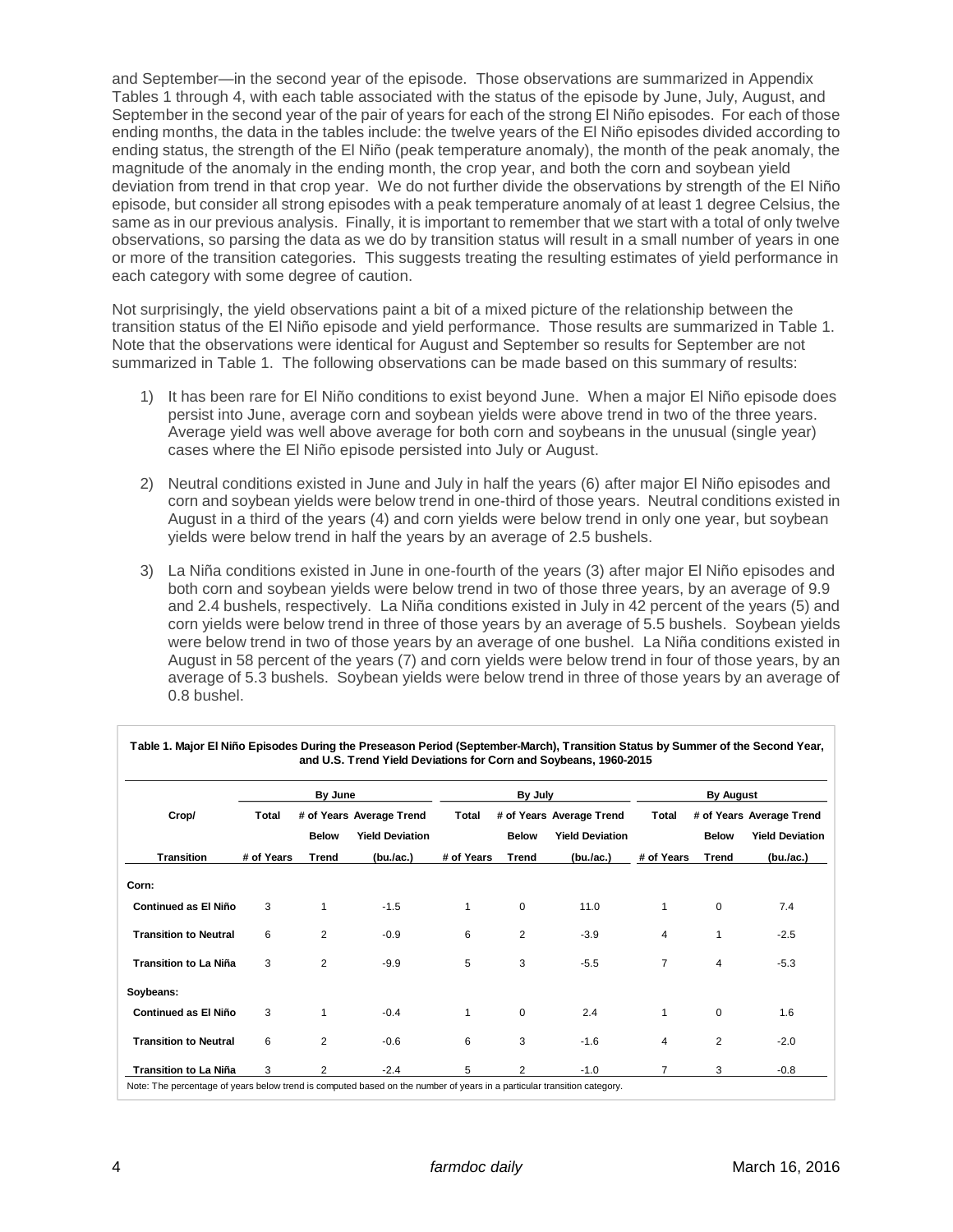Based on these observations, we can now consider whether the transition from a strong El Niño episode to either neutral conditions or to a La Niña episode has a notable impact on corn and soybean yield performance. In our previous article on corn (*farmdoc daily*, [March 2, 2016\)](http://farmdocdaily.illinois.edu/2016/03/expectations-for-2016-us-average-corn-yield.html), we found that average yield was below trend 42 percent of the time following a strong El Niño episode (five years out of twelve), compared to the 1960-2015 unconditional average of 39 percent, and by an average of 3.3 bushels. In our previous article on soybeans, (*farmdoc daily*, [March 9, 2016\)](http://farmdocdaily.illinois.edu/2016/03/expectations-for-2016-us-average-soybean-yield.html), we found that average yield was below trend 42 percent of the time following a strong El Niño episode (five years out of twelve), compared to the 1960-2015 unconditional average of 39 percent, and by an average of 1.0 bushels. The summary in Table 1 indicates that the transition from a strong El Niño episode to neutral conditions portends slightly less risk of below-trend corn and slightly more risk of below-trend soybean yields. Averaged across the three summer months, we find that the corn (soybean) yield was below trend 30 (44) percent of the time by an average of 2.5 (1.4) bushels following transitions to neutral conditions. There is compelling evidence that the transition from a strong El Niño episode to La Niña conditions elevates the risk of below-trend corn and soybean yields. Averaging again across the three summer months, we find that the corn (soybean) yield was below trend 61 (50) percent of the time by an average of 6.9 (1.4) bushels. The results for June show that the earlier the transition to La Niña conditions the greater the risk of below-trend yields.

## **Implications**

Our analysis paints a mixed picture of the relationship between the transition status of major El Niño episodes and corn and soybean yield performance. The transition from a strong El Niño episode to neutral conditions portends slightly less risk of below-trend corn yields and slightly more risk for soybean yields. History suggests that a transition to La Niña by June, July, or August may measurably raise the risk of corn and soybean yields falling below trend. From 1960 through 2015, average corn and soybean yields were below trend 39 percent of the time. La Niña conditions following a strong El Niño have resulted in yields below trend from 40 to 67 percent of the time in the past, depending on the month that La Niña conditions formed. Yield risk was generally larger the earlier that La Niña conditions emerged. The nature of the transition of the current strong El Niño episode is still to be determined. The current episode remains strong, but has substantially weakened in the past month. At the current pace of transition, neutral conditions could exist as early as June and La Niña as early as July. This bolsters our previous conclusion that downside yield risks for corn and soybeans in 2016 are elevated because of the strong ongoing El Niño episode. It also suggests one should keep a close eye on whether a transition to La Niña occurs by summer.

## **References**

Almeida, I., and W. McFerron. "Forget El Nino. La Nina May Turn Grain Markets Upside Down." *Bloomberg Business*, updated November 13, 2015, accessed March 16, 2016. [http://www.bloomberg.com/news/articles/2016-03-16/fed-scales-back-rate-rise-forecasts-as-global-outloo](http://www.bloomberg.com/news/articles/2016-03-16/fed-scales-back-rate-rise-forecasts-as-global-outlook-weakens) [k-weakens](http://www.bloomberg.com/news/articles/2016-03-16/fed-scales-back-rate-rise-forecasts-as-global-outlook-weakens)

Australian Government Bureau of Meteorology. "ENSO Weekly Temperature Observations." Last updated March 7, 2015, accessed March 16, 2016. [http://www.bom.gov.au/climate/enso/nino\\_3.4.txt](http://www.bom.gov.au/climate/enso/nino_3.4.txt)

Irwin, S., and D. Good. ["Forming Expectations for the 2016 U.S. Average Soybean Yield: What About El](http://farmdocdaily.illinois.edu/2016/03/expectations-for-2016-us-average-soybean-yield.html)  [Niño?"](http://farmdocdaily.illinois.edu/2016/03/expectations-for-2016-us-average-soybean-yield.html) *farmdoc daily* (6):46, Department of Agricultural and Consumer Economics, University of Illinois at Urbana-Champaign, March 9, 2016.

Irwin, S., and D. Good. ["Forming Expectations for the 2016 U.S. Average Corn Yield: What About El](http://farmdocdaily.illinois.edu/2016/03/expectations-for-2016-us-average-corn-yield.html)  [Niño?"](http://farmdocdaily.illinois.edu/2016/03/expectations-for-2016-us-average-corn-yield.html) *farmdoc daily* (6):41, Department of Agricultural and Consumer Economics, University of Illinois at Urbana-Champaign, March 2, 2016.

L'Heureux, Michelle. "What is the El Niño-Southern Oscillation (ENSO) in a Nutshell?" *Climate.gov,* posted May 5, 2014, accessed March 9,

2016[.https://www.climate.gov/news-features/blogs/enso/what-el-ni%C3%B1o%E2%80%93southern-oscill](https://www.climate.gov/news-features/blogs/enso/what-el-ni%C3%B1o%E2%80%93southern-oscillation-enso-nutshell) [ation-enso-nutshell](https://www.climate.gov/news-features/blogs/enso/what-el-ni%C3%B1o%E2%80%93southern-oscillation-enso-nutshell)

NOAA/National Weather Service. "Cold & Warm Episodes by Season." Page last modified November 4, 2015, accessed March 16, 2016.

[http://www.cpc.ncep.noaa.gov/products/analysis\\_monitoring/ensostuff/ensoyears.shtml](http://www.cpc.ncep.noaa.gov/products/analysis_monitoring/ensostuff/ensoyears.shtml)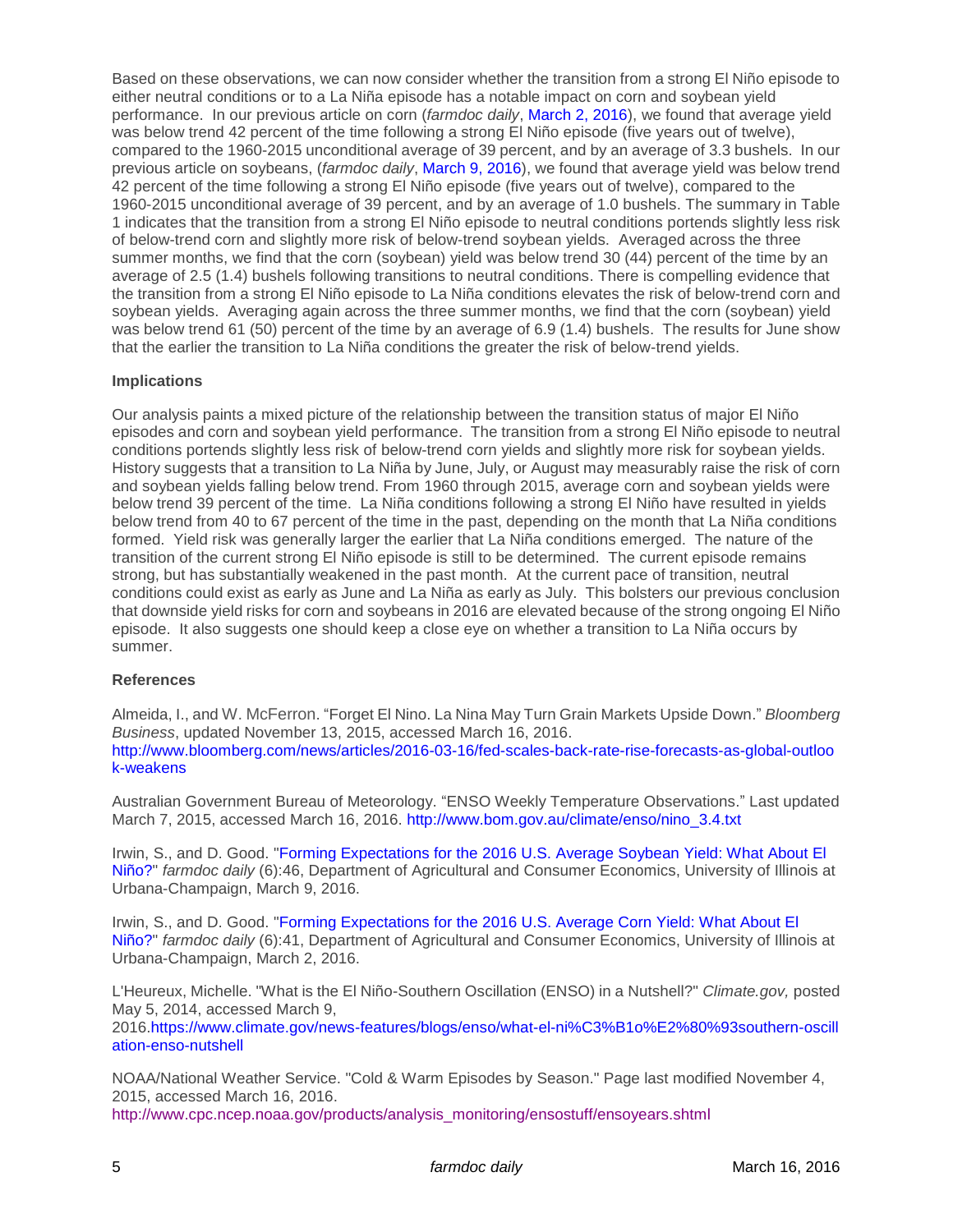| <b>Episode</b><br><b>Continued as El Niño:</b><br>1991-92<br>1982-83 | Anomaly (deg. C)<br>1.6<br>2.1<br>1.0 | Peak<br>Jan-92<br>$Jan-83$ | 0.8    |      | Anomaly (deg. C) Year from Trend (bu./ac.) | from Trend (bu./ac.) |
|----------------------------------------------------------------------|---------------------------------------|----------------------------|--------|------|--------------------------------------------|----------------------|
|                                                                      |                                       |                            |        |      |                                            |                      |
|                                                                      |                                       |                            |        |      |                                            |                      |
|                                                                      |                                       |                            |        | 1992 | 11.0                                       | 2.4                  |
|                                                                      |                                       |                            | 0.7    | 1983 | $-23.0$                                    | $-5.3$               |
| 1968-69                                                              |                                       | Feb-69                     | 0.5    | 1969 | 7.4                                        | 1.6                  |
| <b>Transition to Neutral:</b>                                        |                                       |                            |        |      |                                            |                      |
| 1965-66                                                              | 1.8                                   | <b>Nov-65</b>              | 0.2    | 1966 | 0.0                                        | 0.8                  |
| 1994-95                                                              | 1.0                                   | Dec-94                     | 0.0    | 1995 | $-12.4$                                    | $-1.1$               |
| 1997-98                                                              | 2.3                                   | Dec-97                     | $-0.1$ | 1998 | 3.0                                        | 1.3                  |
| 2002-03                                                              | 1.3                                   | Nov-02                     | $-0.1$ | 2003 | 1.7                                        | $-5.8$               |
| 2006-07                                                              | 1.0                                   | Dec-06                     | $-0.2$ | 2007 | 2.9                                        | 0.4                  |
| 2009-10                                                              | 1.3                                   | $Jan-10$                   | $-0.4$ | 2010 | $-0.7$                                     | 0.9                  |
| <b>Transition to La Niña:</b>                                        |                                       |                            |        |      |                                            |                      |
| 1963-64                                                              | 1.2                                   | <b>Nov-63</b>              | $-0.6$ | 1964 | $-6.5$                                     | $-0.9$               |
| 1972-73                                                              | 2.0                                   | <b>Nov-72</b>              | $-0.8$ | 1973 | 5.5                                        | 0.4                  |
| 1987-88                                                              | 1.6                                   | Sep-87                     | $-1.2$ | 1988 | $-28.6$                                    | $-6.6$               |
| <b>Average Trend Deviation:</b>                                      |                                       |                            |        |      |                                            |                      |
| All Years                                                            |                                       |                            |        |      | $-3.3$                                     | $-1.0$               |
| Continued as El Niño (3 yrs.)                                        |                                       |                            |        |      | $-1.5$                                     | $-0.4$               |
| Transition to Neutral (6 yrs.)                                       |                                       |                            |        |      | $-0.9$                                     | $-0.6$               |
| Transition to La Niña (3 yrs.)                                       |                                       |                            |        |      | $-9.9$                                     | $-2.4$               |
| 2015-16                                                              | 2.3                                   | Dec-15                     | ?      | 2016 | $\tilde{?}$                                | ?                    |

#### **Table A1. Major El Niño Episodes During the Preseason Period (September-March), Transition Status by June of the Second Year, and U.S. Trend Yield Deviations for Corn and Soybeans, 1960-2015**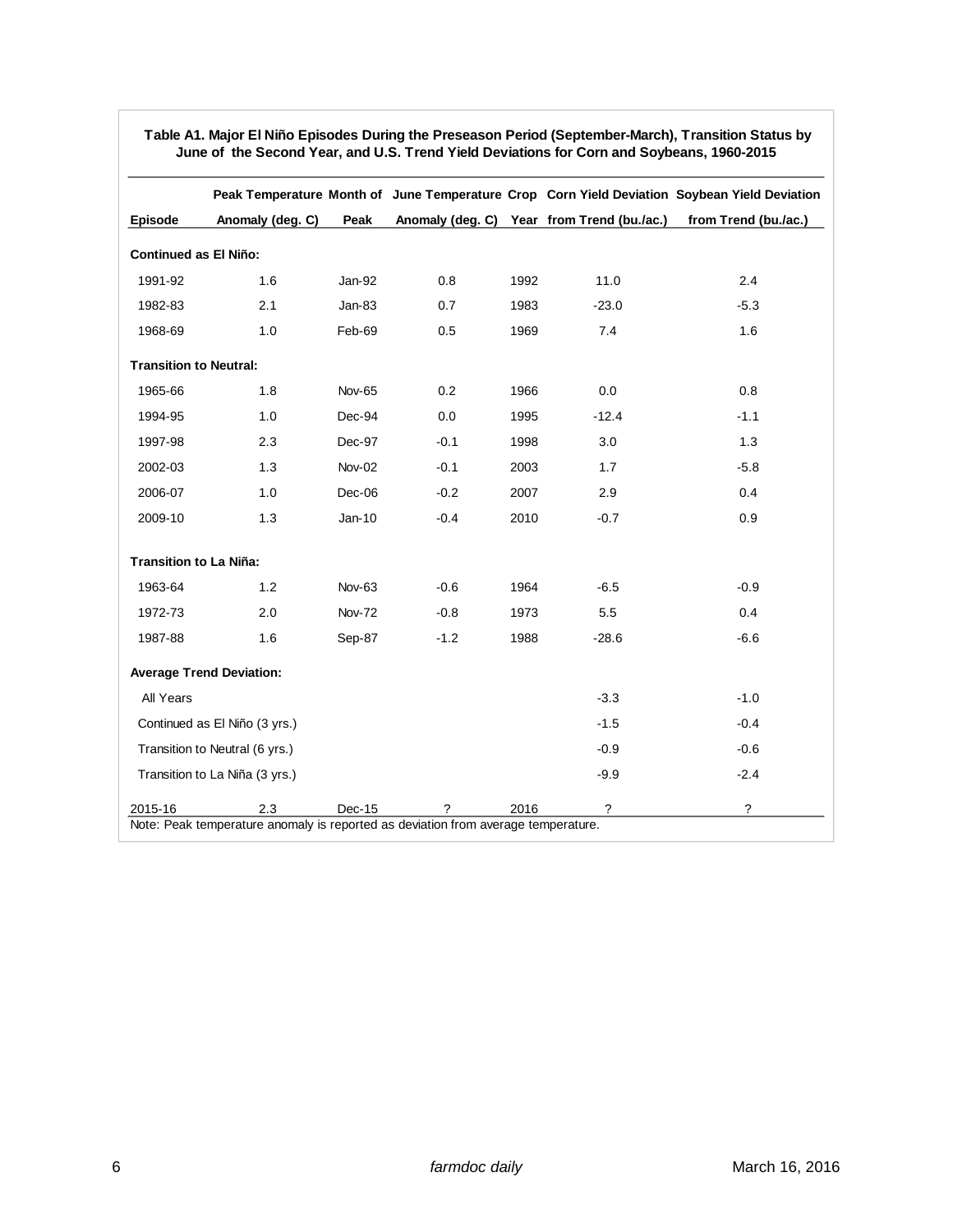|                                 |                  |               |        |      |                                            | Peak Temperature Month of July Temperature Crop Corn Yield Deviation Soybean Yield Deviation |
|---------------------------------|------------------|---------------|--------|------|--------------------------------------------|----------------------------------------------------------------------------------------------|
| <b>Episode</b>                  | Anomaly (deg. C) | Peak          |        |      | Anomaly (deg. C) Year from Trend (bu./ac.) | from Trend (bu./ac.)                                                                         |
| <b>Continued as El Niño:</b>    |                  |               |        |      |                                            |                                                                                              |
| 1991-92                         | 1.6              | Jan-92        | 0.5    | 1992 | 11.0                                       | 2.4                                                                                          |
| <b>Transition to Neutral:</b>   |                  |               |        |      |                                            |                                                                                              |
| 1968-69                         | 1.0              | Feb-69        | 0.4    | 1969 | 7.4                                        | 1.6                                                                                          |
| 1982-83                         | 2.1              | $Jan-83$      | 0.3    | 1983 | $-23.0$                                    | $-5.3$                                                                                       |
| 1965-66                         | 1.8              | <b>Nov-65</b> | 0.2    | 1966 | 0.0                                        | 0.8                                                                                          |
| 2002-03                         | 1.3              | <b>Nov-02</b> | 0.1    | 2003 | 1.7                                        | $-5.8$                                                                                       |
| 1994-95                         | 1.0              | Dec-94        | $-0.2$ | 1995 | $-12.4$                                    | $-1.1$                                                                                       |
| 2006-07                         | 1.0              | Dec-06        | $-0.3$ | 2007 | 2.9                                        | 0.4                                                                                          |
| <b>Transition to La Niña:</b>   |                  |               |        |      |                                            |                                                                                              |
| 1963-64                         | 1.2              | Nov-63        | $-0.7$ | 1964 | $-6.5$                                     | $-0.9$                                                                                       |
| 1997-98                         | 2.3              | Dec-97        | $-0.7$ | 1998 | 3.0                                        | 1.3                                                                                          |
| 2009-10                         | 1.3              | $Jan-10$      | $-0.8$ | 2010 | $-0.7$                                     | 0.9                                                                                          |
| 1972-73                         | 2.0              | <b>Nov-72</b> | $-1.0$ | 1973 | 5.5                                        | 0.4                                                                                          |
| 1987-88                         | 1.6              | Sep-87        | $-1.2$ | 1988 | $-28.6$                                    | $-6.6$                                                                                       |
| <b>Average Trend Deviation:</b> |                  |               |        |      |                                            |                                                                                              |
| All Years                       |                  |               |        |      | $-3.3$                                     | $-1.0$                                                                                       |
| Continued as El Niño (1 yr.)    |                  |               |        |      | 11.0                                       | 2.4                                                                                          |
| Transition to Neutral (6 yrs.)  |                  |               |        |      | $-3.9$                                     | $-1.6$                                                                                       |
| Transition to La Niña (5 yrs.)  |                  |               |        |      | $-5.5$                                     | $-1.0$                                                                                       |
| 2015-16                         | 2.3              | Dec-15        | ?      | 2016 | ?                                          | ?                                                                                            |

#### **Table A2. Major El Niño Episodes During the Preseason Period (September-March), Transition Status by July of the Second Year, and U.S. Trend Yield Deviations for Corn and Soybeans, 1960-2015**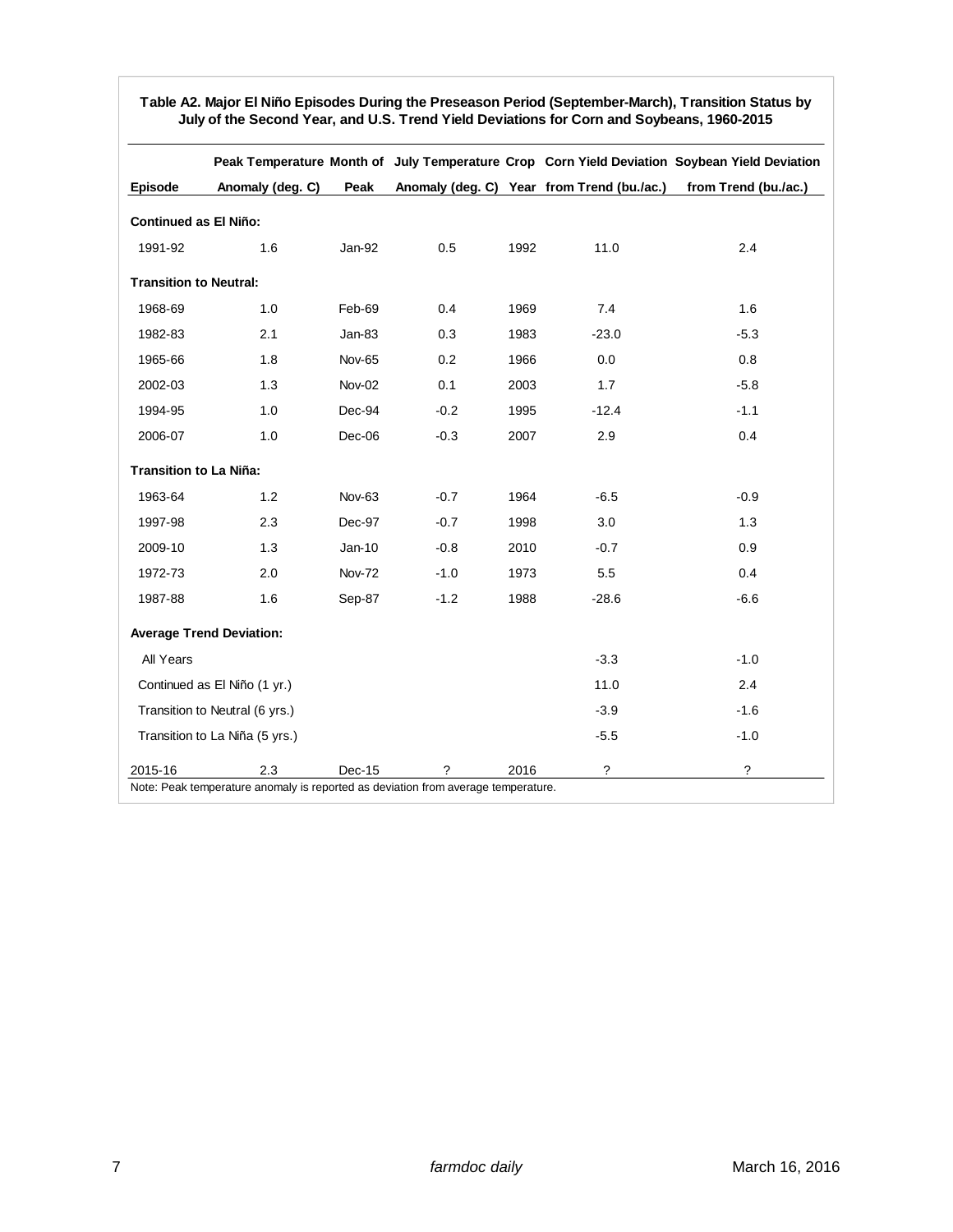|                                 |                  |               |                  |      |                           | Peak Temperature Month of August Temperature Crop Corn Yield Deviation Soybean Yield Deviation |
|---------------------------------|------------------|---------------|------------------|------|---------------------------|------------------------------------------------------------------------------------------------|
| <b>Episode</b>                  | Anomaly (deg. C) | Peak          | Anomaly (deg. C) |      | Year from Trend (bu./ac.) | from Trend (bu./ac.)                                                                           |
| <b>Continued as El Niño:</b>    |                  |               |                  |      |                           |                                                                                                |
| 1968-69                         | 1.0              | Feb-69        | 0.5              | 1969 | 7.4                       | 1.6                                                                                            |
| <b>Transition to Neutral:</b>   |                  |               |                  |      |                           |                                                                                                |
| 1991-92                         | 1.6              | Jan-92        | 0.2              | 1992 | 11.0                      | 2.4                                                                                            |
| 2002-03                         | 1.3              | <b>Nov-02</b> | 0.2              | 2003 | 1.7                       | $-5.8$                                                                                         |
| 1965-66                         | 1.8              | Nov-65        | 0.1              | 1966 | 0.0                       | $0.8\,$                                                                                        |
| 1982-83                         | 2.1              | Jan-83        | 0.0              | 1983 | $-23.0$                   | $-5.3$                                                                                         |
| <b>Transition to La Niña:</b>   |                  |               |                  |      |                           |                                                                                                |
| 1994-95                         | 1.0              | Dec-94        | $-0.5$           | 1995 | $-12.4$                   | $-1.1$                                                                                         |
| 2006-07                         | 1.0              | $Dec-06$      | $-0.6$           | 2007 | 2.9                       | 0.4                                                                                            |
| 1963-64                         | 1.2              | <b>Nov-63</b> | $-0.7$           | 1964 | $-6.5$                    | $-0.9$                                                                                         |
| 1997-98                         | 2.3              | Dec-97        | $-1.0$           | 1998 | 3.0                       | 1.3                                                                                            |
| 1987-88                         | 1.6              | Sep-87        | $-1.1$           | 1988 | $-28.6$                   | $-6.6$                                                                                         |
| 2009-10                         | 1.3              | $Jan-10$      | $-1.1$           | 2010 | $-0.7$                    | 0.9                                                                                            |
| 1972-73                         | 2.0              | <b>Nov-72</b> | $-1.2$           | 1973 | 5.5                       | 0.4                                                                                            |
| <b>Average Trend Deviation:</b> |                  |               |                  |      |                           |                                                                                                |
| All Years                       |                  |               |                  |      | $-3.3$                    | $-1.0$                                                                                         |
| Continued as El Niño (1 yr.)    |                  |               |                  |      | 7.4                       | 1.6                                                                                            |
| Transition to Neutral (4 yrs.)  |                  |               |                  |      | $-2.5$                    | $-2.0$                                                                                         |
| Transition to La Niña (7 yrs.)  |                  |               |                  |      | $-5.3$                    | $-0.8$                                                                                         |
| 2015-16                         | 2.3              | Dec-15        | ?                | 2016 | ?                         | ?                                                                                              |

**Table A3. Major El Niño Episodes During the Preseason Period (September-March), Transition Status by August of the Second Year, and U.S. Trend Yield Deviations for Corn and Soybeans, 1960-2015**